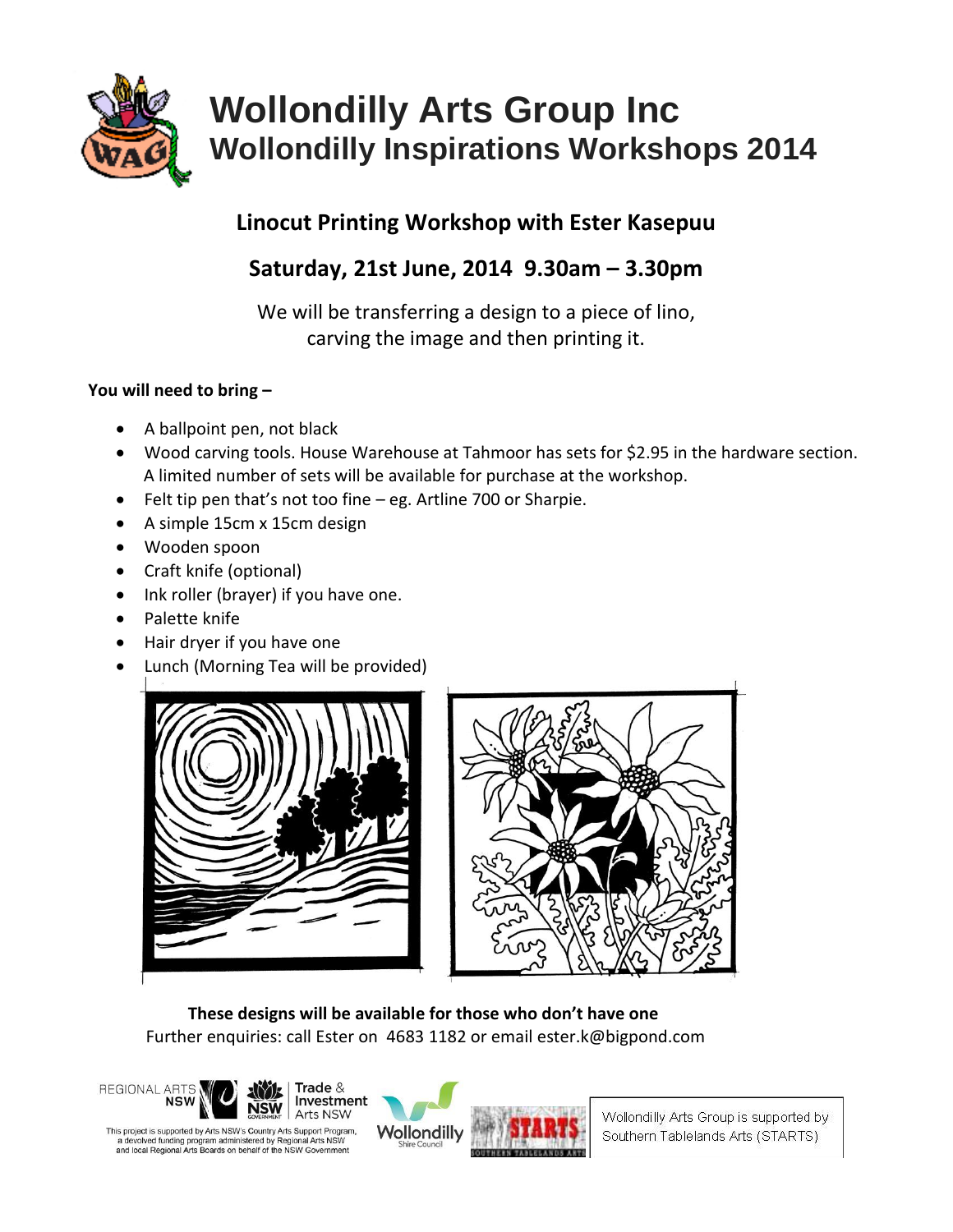#### **Ester will provide –**

- 15cm x 15cm lino
- $\bullet$  Printing ink
- Paper
- Designs if you don't have one
- some Ink rollers and Perspex for rolling ink on
- Bench hooks
- Band-aids

Ester has worked in the art industry for more decades that she is prepared to admit. She received a Graphic Design Diploma from the National Art School and then did a printmaking course. Designing neon signs, animation and illustrating educational resources followed before she decided to become a freelance children's books illustrator. She has received numerous awards for her paintings which generally depict plants or animals. Ester has been a WAG member from its beginning.

**DATE:** Saturday, 21st June 2014 ARRIVAL/SET-UP 9.30am to START 10.00am to 3.30pm

**COST:** \$25 members, \$35 non-members A material fee of \$10 applies

**VENUE:** Scout Hall, far end of Mason Street, Thirlmere NSW,

#### **BOOKING:**

Please reserve your place for the workshop as soon as possible by

- calling Janet Dalton on 4681 8579 or
- emailing: janetdalton@ozemail.com.au

**PAYMENT:** Payments to be made within 5 days of reservation of your place or call Janet for other arrangements. Bookings and Payments can also be made at Creative Get Togethers or on Sundays at the Old Post Office Gallery (WAG Gallery), Thirlmere .

Please use attached Booking form and information how to pay.

#### **CANCELLATIONS:**

- If you have paid and are then unable to attend - full payment will be refunded up to 7 days prior to workshop.

- Cancellation after 7 days prior to the workshop will only be refunded if the place is subsequently filled.

- Bookings are transferable between WAG members. However, if a place is transferred to a Nonmember they will be required to pay the difference to make up the applicable non-member cost. The Secretary Janet Dalton must be notified of any transfers to avoid confusion.





Wollondilly Arts Group is supported by Southern Tablelands Arts (STARTS)